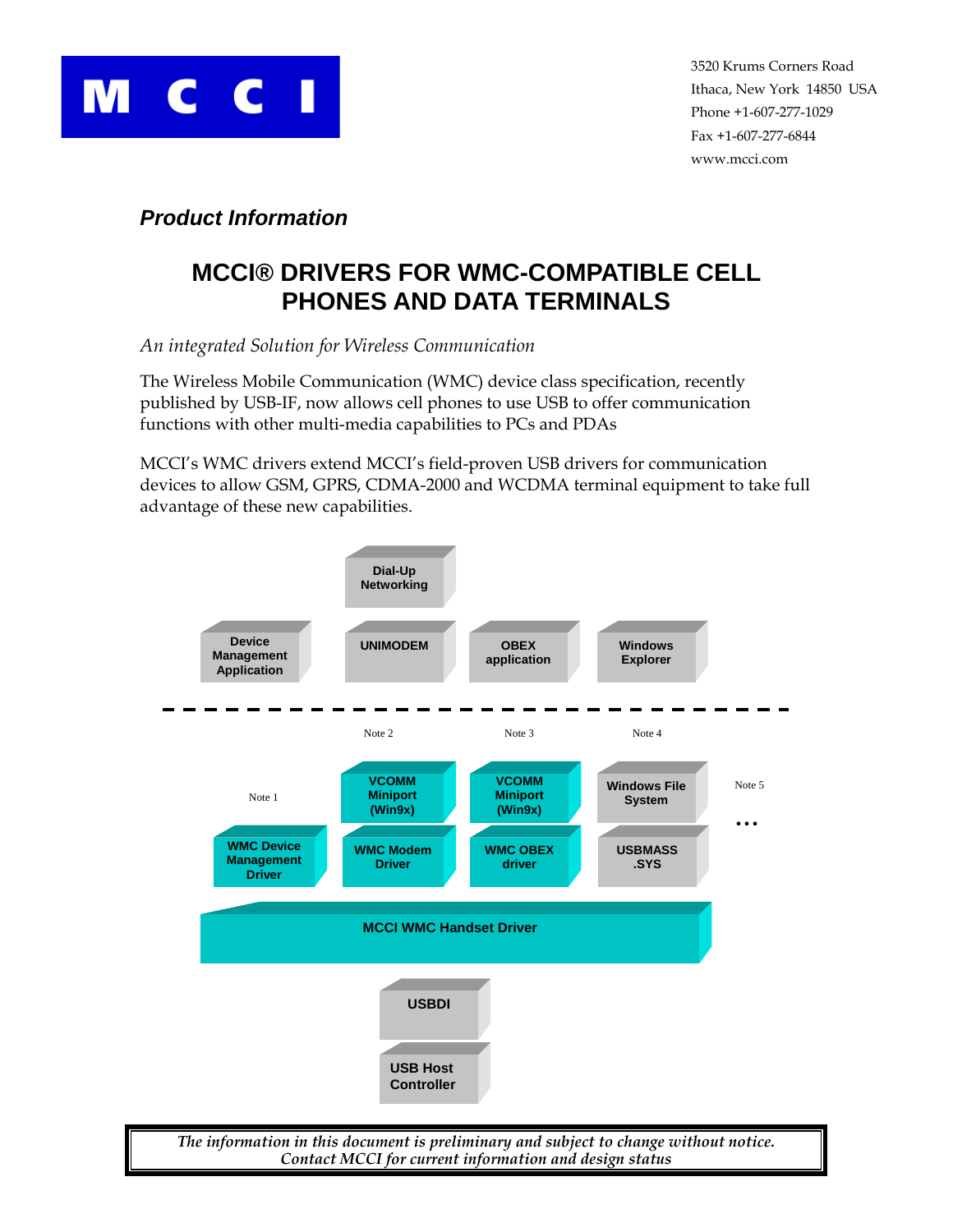#### *WMC Handset Drivers*

As shown in the block diagram, the WMC driver suite starts with a central driver, which provides device-level management services, and additionally enumerates the subfunctions of the phone. This central driver is able to enumerate any device complying with the WMC specification, including:

- Data/Fax communication functions
- Mobile Direct Line Model (MDLM) functions
- Ethernet Control Model (LAN-frame based) functions
- Mass Storage Class functions
- Audio Class functions
- Human Interface Device (HID) functions
- Vendor Specific functions

MCCI further supplies high-performance drivers for data/fax, device management, object exchange, LAN frame exchange, and other purposes. These drivers all operate concurrently, and can be used simultaneously with operating-system supplied function drivers for mass storage, audio, HID and other functions.

Although the WMC specification was developed by leaders in the telecommunications industry, it is not limited to use with cell phones. Any USB application that combines a communication function (fax, modem, network) with another USB function (mass storage, audio, etc.) can take advantage of this specification.

MCCI completes the solution by providing the additional function drivers that are needed

Notes to block diagram:

- 1. The Device Management function driver provides a separate API to the device; this API is normally used for status monitoring and display. The WMC specification specifies the use of AT commands over this interface, but MCCI's driver can transport any kind of data over this interface. MCCI's drivers allow the designer to choose to use a simulated COMM. port, or to use a DeviceIoControl() interface, which hides the simulated COMM port from the user.
- 2. If a simulated COM port is used, then an additional VCOMM vxd will be used to provide the legacy services in Windows 98/98SE/Me.
- 3. The WMC Modem Driver provides high-performance data/fax services, matching the speed of 3G services. With a throughput of up to 3Mbps, this driver allows handset makers to deliver the full bandwidth of their hardware to the Windows host system. Components in this group will be loaded for each Mobile Abstract Control logical terminal adapter that supports data services. The enhanced VCOMM miniport is used only on Windows 98, 98SE and Me.
- 4. The WMC OBEX Driver provides a straightforward interface to the OBEX functions of the USB device. OBEX is typically used for phonebook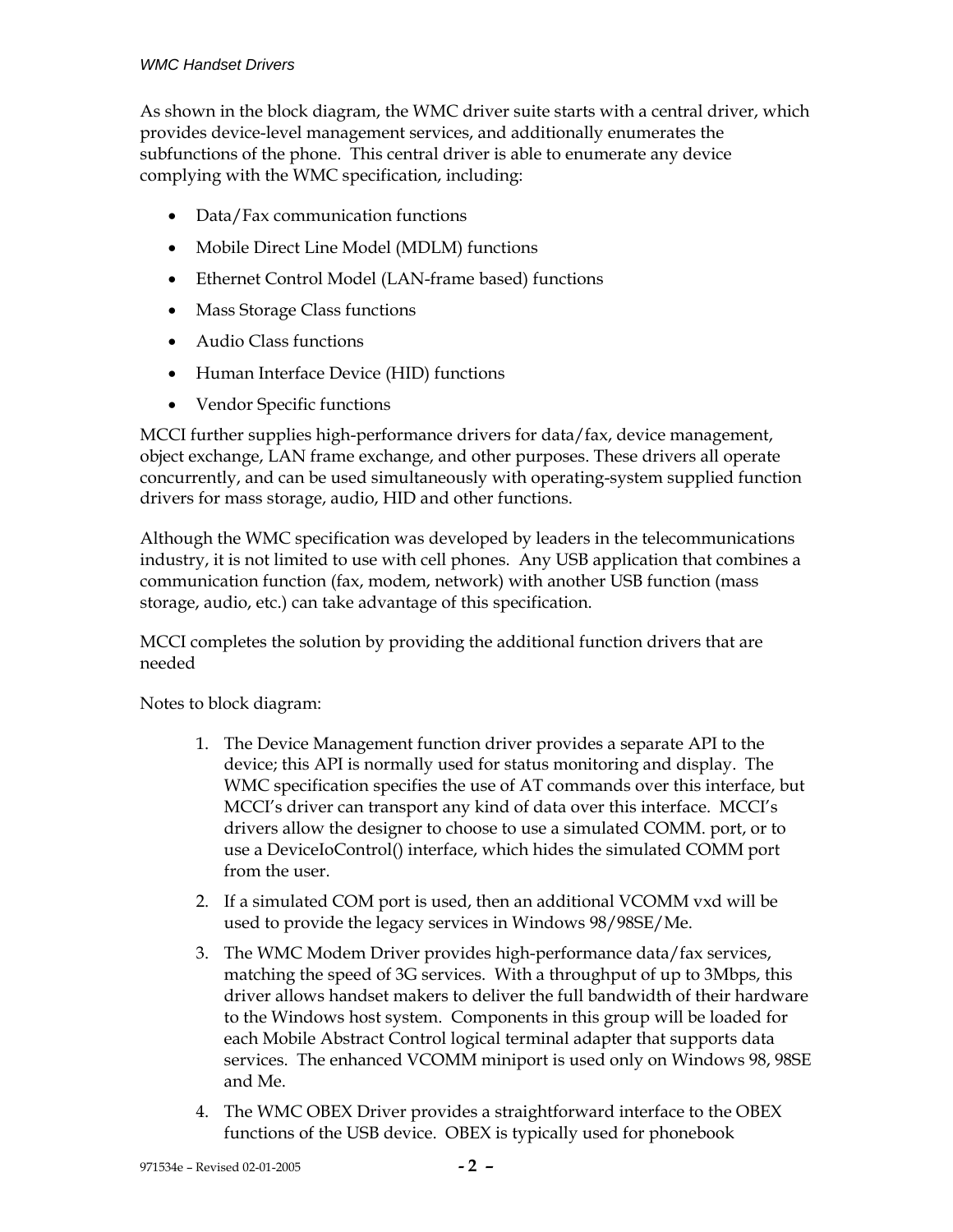synchronization and to save and restore the settings of the device on the PC. Again, the designer can choose to operate the OBEX port either as a simulated COMM port or use a DeviceIoControl() interface to hide the port from the user.

- 5. Mass Storage interfaces are handled automatically, using Operating-System supplied drivers on Windows Me, 2000 and XP. [On Windows 98 and 98SE, optional MCCI drivers must be used for this purpose.]
- 6. Voice services will be handled using an Audio Interface, one interface per logical TA, as guided by the descriptors in the device. Call control for this audio interface will be handled by a separate mechanism (not shown in this diagram). These audio interfaces will be associated with the other interfaces in the logical TA according to the information in the descriptors.
- 7. Additional standard USB class drivers (for example, HID, audio class for the handset, vendor specific drivers for test and maintenance) are enumerated automatically by the WMC Handset Driver, which parses the device descriptors to determine which functions are present.

# *Specifications:*

| Operating systems                                   | Win98, 98SP1, 98SE, 98ME; Windows 2000, XP                                                                                                                                                                                                               |  |
|-----------------------------------------------------|----------------------------------------------------------------------------------------------------------------------------------------------------------------------------------------------------------------------------------------------------------|--|
| <i>Installation</i>                                 | Plug and Play (INF based). Optional pre-install and<br>uninstall utilities are available; see Table 5.                                                                                                                                                   |  |
| Device Classes Supported<br>for enumeration         | CDC, Audio, plus all single-interface classes                                                                                                                                                                                                            |  |
| A PI                                                | Device I/O Control, SetupDiGetClassDevs(), with AT<br>commands automatically sent as encapsulated commands<br>via the COMM Interface                                                                                                                     |  |
| Number of simultaneous<br>cell phones supported     | Limited only by system resources.                                                                                                                                                                                                                        |  |
| Device Requirements                                 | CDC 1.x, including any of the mobile control models.<br>Audio class; any Audio Class interfaces must be<br>compatible with the limitations of the underlying<br>operating system. Other single interface functions will<br>also be enumerated correctly. |  |
| <b>Number of Data Class</b><br>Interfaces Supported | Up to 14 (due to limited number of endpoints in real USB<br>silicon)                                                                                                                                                                                     |  |
| Language support and<br>localization                | Provided by customer                                                                                                                                                                                                                                     |  |
| <b>Technical Documentation</b>                      | Functional Specification, including descriptor<br>requirements and INF-based options.                                                                                                                                                                    |  |
|                                                     | API document, for writing programs that use the<br>management interface directly.                                                                                                                                                                        |  |

#### **Table 1. MCCI WMC Bus Driver**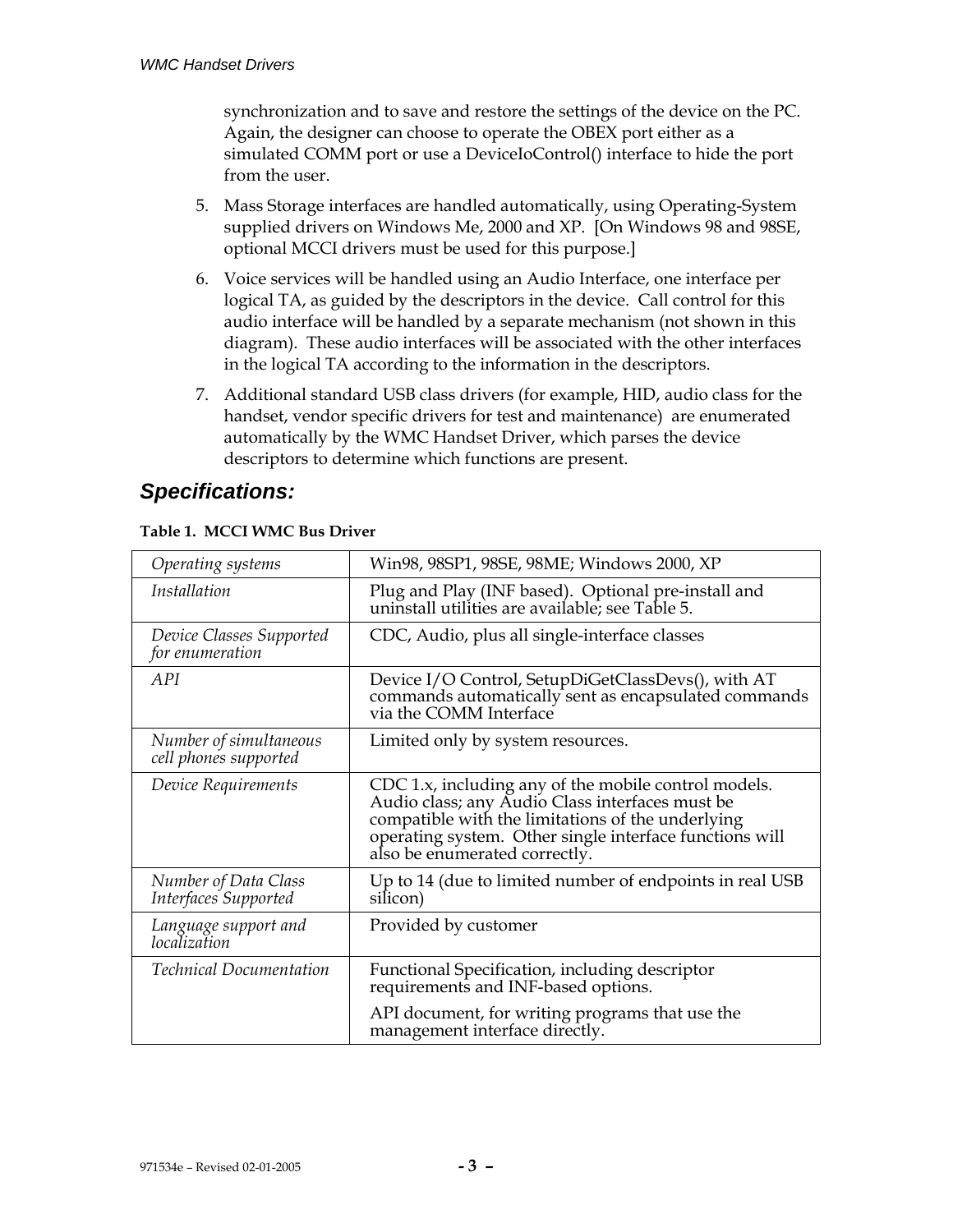| Operating systems                                          | Win98, 98SP1, 98SE, 98ME, Win 2000, XP                                                                                                                                                                                                                                                       |  |
|------------------------------------------------------------|----------------------------------------------------------------------------------------------------------------------------------------------------------------------------------------------------------------------------------------------------------------------------------------------|--|
| <i>Installation</i>                                        | Plug and Play (INF based). Optional pre-install and<br>uninstall utilities are available; see Table 5                                                                                                                                                                                        |  |
| Number of ports supported                                  | Up to 128 (limited by Windows)                                                                                                                                                                                                                                                               |  |
| A PI                                                       | Standard COMM port, including support for most 16-bit<br>Windows apps and real-mode DOS apps via a port-<br>mapping VxD. (Timing differences may uncover bugs in<br>the applications.)                                                                                                       |  |
| Device Requirements                                        | Abstract Control Model, as given in CDC 1.1 and clarified<br>by the WMC 1.0 specification. Device must support AT<br>commands over data class pipe, as well as supporting<br>encapsulated commands. COMM class notifications must<br>correctly indicate the associated DATA class interface. |  |
| <b>Application Support</b>                                 | Most non-USB aware data and fax communication<br>applications can be supported directly, including<br>Procomm 4.6, Winfax, Dial-Up Networking, Hyperterm,<br>and many others.                                                                                                                |  |
| <b>Throughput</b>                                          | Limited by the device, telecom network, and USB<br>considerations. Up to 3Mbps has been measured with 3G<br>networks.                                                                                                                                                                        |  |
| Language support and<br>localization                       | Provided by customer                                                                                                                                                                                                                                                                         |  |
| <b>Technical Documentation</b>                             | Functional Specification, including descriptor<br>requirements and INF-based options.                                                                                                                                                                                                        |  |
| <b>INF</b> File Customization for<br><b>AT Command Set</b> | MCCI provides an INF file based on a standard V.25ter<br>modem model. MCCI can develop the INF file to match<br>customer requirements, or can incorporate customer INF<br>files into the customer-specific build.                                                                            |  |

### **Table 3. MCCI WMC OBEX Port Drivers**

| Operating systems                    | Win98, 98SP1, 98SE, 98ME, Win 2000, XP                                                               |
|--------------------------------------|------------------------------------------------------------------------------------------------------|
| <i>Installation</i>                  | Plug and Play (INF based). Optional pre-install utility available and uninstall utility; see Table 5 |
| Number of ports supported            | Up to 128 (limited by Windows)                                                                       |
| A PI                                 | Either simulated COMM port, or direct DeviceIoControl<br>interface using APIs from ntddser.h.        |
| Device Requirements                  | WMC OBEX Model, as given in the WMC 1.0<br>specification.                                            |
| Language support and<br>localization | Provided by customer                                                                                 |
| <b>Technical Documentation</b>       | Functional Specification, including descriptor<br>requirements and INF-based options.                |
| <b>INF File Customization</b>        | None required                                                                                        |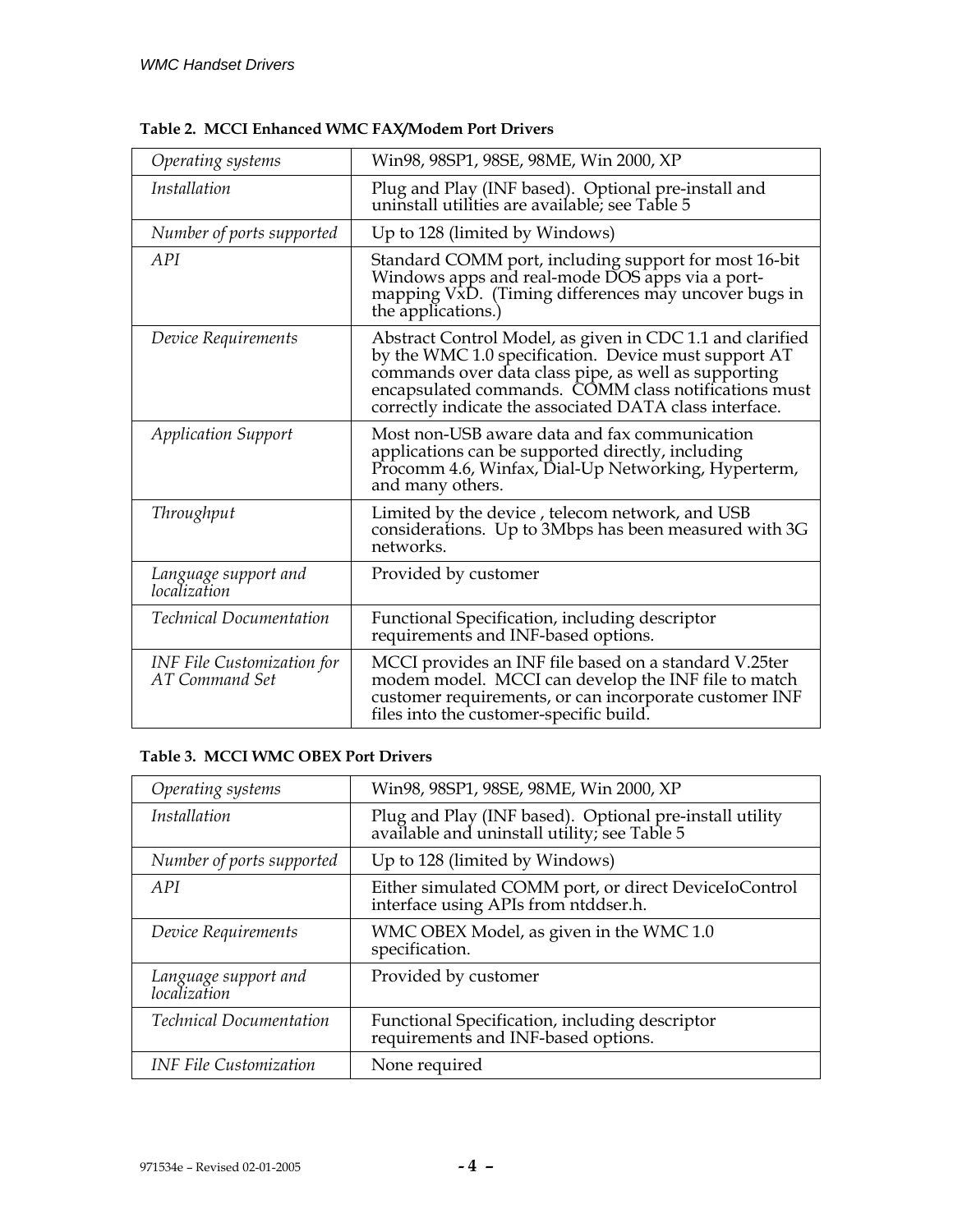| Operating systems                    | Win98, 98SP1, 98SE, 98ME, Win 2000, XP                                                                                                                               |  |
|--------------------------------------|----------------------------------------------------------------------------------------------------------------------------------------------------------------------|--|
| Installation                         | Plug and Play (INF based). Optional pre-install and<br>uninstall utilities are available; see Table 5                                                                |  |
| Number of ports supported            | Up to 128 (limited by Windows)                                                                                                                                       |  |
| A PI                                 | Either simulated COMM port, or direct DeviceIoControl<br>interface using APIs from ntddser.h.                                                                        |  |
| Device Requirements                  | WMC Device Management Model, as given in the WMC<br>1.0 specification. Device must provide a separate<br>interrupt endpoint for RESPONSE_AVAILABLE<br>notifications. |  |
| Language support and<br>localization | Provided by customer                                                                                                                                                 |  |
| <b>Technical Documentation</b>       | Functional Specification, including descriptor<br>requirements and INF-based options.                                                                                |  |
| <b>INF File Customization</b>        | None required                                                                                                                                                        |  |

### **Table 4. MCCI WMC Device Management Port Drivers**

### <span id="page-4-0"></span>**Table 5. MCCI Driver Preinstall/Uninstall Utility**

| Operating systems                    | Win98, 98SP1, 98SE, 98ME, 2000, XP                                                                                                                                                                      |
|--------------------------------------|---------------------------------------------------------------------------------------------------------------------------------------------------------------------------------------------------------|
| <i>Installation</i>                  | <b>SETUP.EXE</b>                                                                                                                                                                                        |
| <b>Notes</b>                         | This technology pre-installs all the driver components on<br>the user's system disk, and copies the INF files to the<br>system directory to allow proper installation with<br>minimal user intervention |
| Language support and<br>localization | Provided by OEM                                                                                                                                                                                         |

#### **Table 6. General Information**

| <b>Basic Delivery Format</b>  | Binary plus INF files, as drivers in checked and free<br>format; via download from MCCI's secure web site.                                                                                    |  |
|-------------------------------|-----------------------------------------------------------------------------------------------------------------------------------------------------------------------------------------------|--|
| <i>Warranty</i>               | 90 days                                                                                                                                                                                       |  |
| Pricing                       | Depends on modules and operating systems licensed.<br>May be licensed either via unit royalties or a flat annual<br>subscription fee.                                                         |  |
| <i>Source Licenses</i>        | Available at extra fee.                                                                                                                                                                       |  |
| Pass-through rights           | Available at extra fee.                                                                                                                                                                       |  |
| <b>Branding</b>               | Drivers will bear MCCI's copyright, but will be rebranded<br>using MCCI's standard rebranding technology for<br>customer, for one device. Additional rebranding available<br>at extra fee.    |  |
| <b>End-user Documentation</b> | Customer's responsibility                                                                                                                                                                     |  |
| Support                       | MCCI supports its direct customers via telephone and<br>email. Resellers or manufacturers of products<br>incorporating MCCI technology are responsible for<br>supporting their own customers. |  |